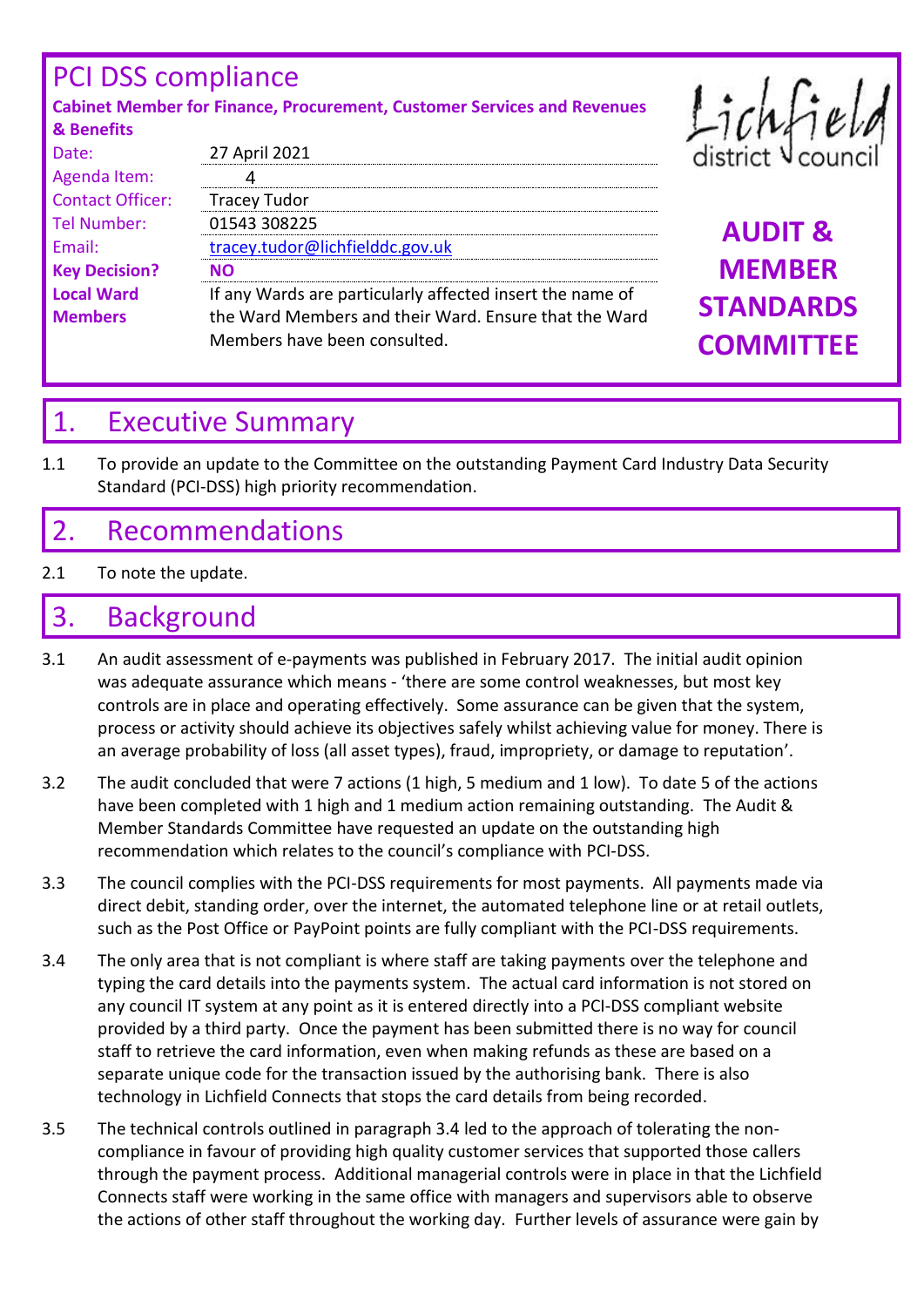subjecting the IT systems to annual health checks by ethical hackers to ensure they were secure as part of remaining on the central government secure network.

- 3.6 We want to encourage customers to continue paying on a regular basis, and there are a range of options available to resolve this issue and minimise the risk. In addition we want to embrace the opportunities that COVID-19 has presented following a change in our customer's behaviour along with taking into account the initial results of the live survey that we have underway whereby we are asking customer how they would prefer to interact with the Council. Early indications show that digital channels are our customers preferred way to interact with us. Therefore, in order to maximise these opportunities, we have made some initial changes to process –
	- My team in Lichfield Connects will be promoting Direct Debits and alternative payment methods to those who are regular payers.
	- As part of a trial Lichfield Connects are no longer taking payments and are transferring customers to the payment line to ensure PCI compliance. We will gauge the feedback from customers following this change – if this is successful this will be rolled out to all colleagues.
	- We have reviewed which of our processes require a payment to be made and identified some that are not digitally enabled - we will be sourcing solutions to ensure that they are digitally enabled.
	- We are exploring new technology that will allow people to type in their own card details and maintain a high-quality contact experience.
- 3.7 There has also been the added complication of the contracts for the council's main finance system, this payments solution and the telephone platform. The contract for the finance system has been agreed and the new system is due to be implemented for October 2021. A proposal has been received for the payments solution and this is anticipated to lead to a new contract with three other Staffordshire council's commencing in September 2021. The future telephone platform is still being shaped and the ongoing survey on customer access channels will assist in setting the direction for the new ways of working. The replacement of the contact centre for one that supports PCI compliance was included in the Digital Strategy with the target delivery date of December 2021 following which we will re-apply to become recognised as being PCI-DSS compliant.

| <b>Alternative Options</b>                                      | 1. None required.                                                                                                        |
|-----------------------------------------------------------------|--------------------------------------------------------------------------------------------------------------------------|
| Consultation                                                    | The Council's Section 151 Officer.<br>$1_{\cdot}$<br>Customer Service Manager (interim)<br>2.                            |
| Financial<br>Implications                                       | None noted.                                                                                                              |
| Contribution to the<br>Delivery of the<br><b>Strategic Plan</b> | 1. Having sound arrangements for card payments contributes to the strategic<br>plan objective of being 'a good Council'. |
| Equality, Diversity<br>and Human Rights<br>Implications         | 1. No equality, diversity or human rights implications arising from this report.                                         |